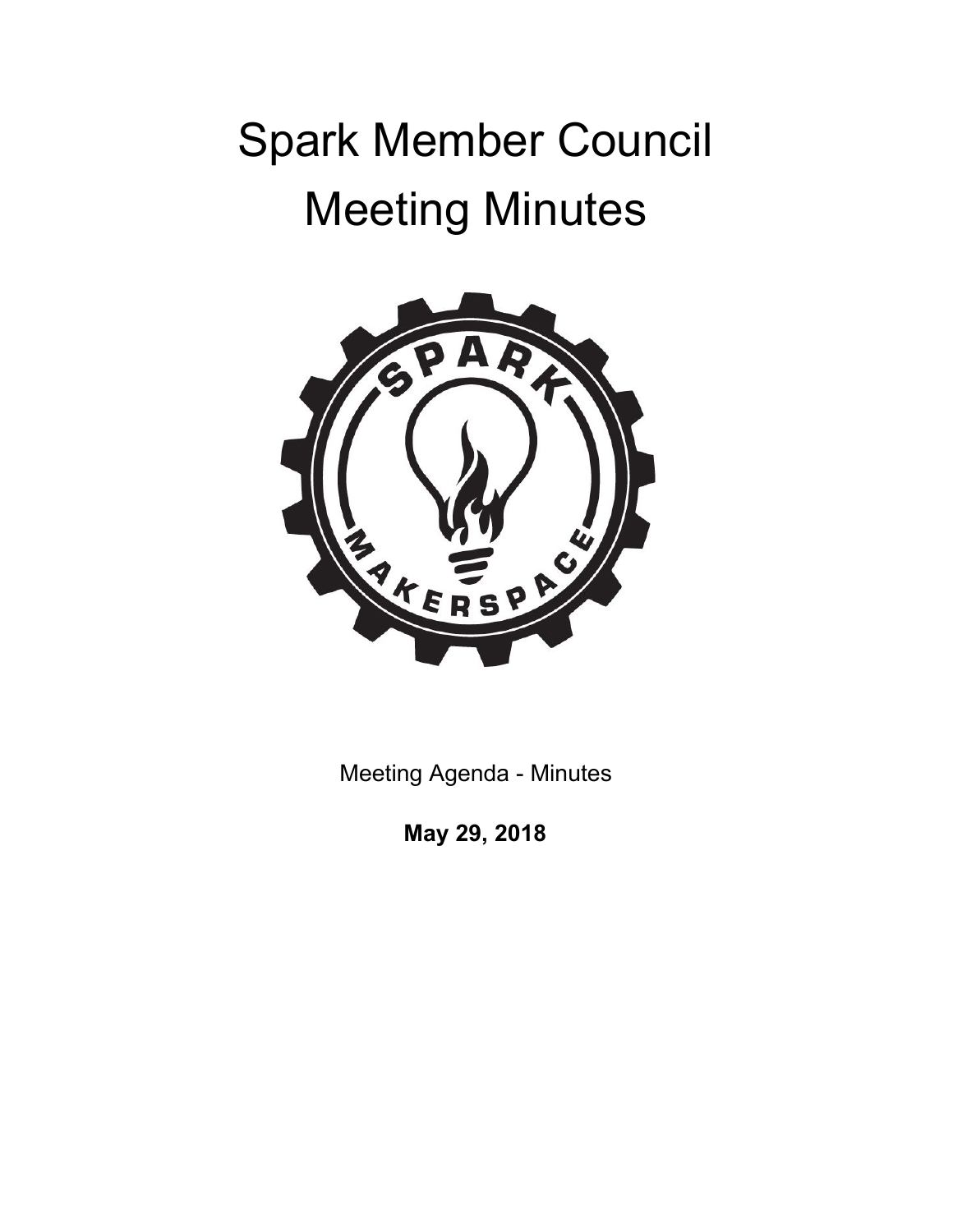**Chairs:** John Scimone Casey Moran

### **Attendees:**

Ashby Carlisle - Programming Vic Filepp - A/V xDrew Gates - Electronics Mike Molinari - Electronics xValerie Gilson - Stained glass Kim Kantharaj - Small metals Tim McGuire - Woodshop Aly Maderson-Quinlog - Printmaking xNike Desis - Printmaking xMelinda Quinn - Fiber arts Winifred Bellefleur - Fiber arts Sherri Condon - Fiber arts xGeorge Ryan - Coworking

 $X = not present$ 

## **Member Council**

#### **Committee Chair: Casey Moran, John Scimone**

Formed 3/21/2018, Updated 5/2/2018

- This committee is formed to continue to strategize with the community on matters directly related to membership, including membership levels and responsibilities, member participation in the organization, ideas for income generation, volunteer management, and programming.
- The committee chair(s) may propose any policy changes directly to the Board of Directors, Executive Director, or other appropriate parties with the authority to implement such a change.
- No additional funding is authorized for this committee. Related costs within the existing budget must be approved by the Executive Director. Related costs not in the existing budget must be approved by the board.
- This committee shall be co-chaired by the Executive Director and the senior member representative on the Board of Directors. The junior member representative shall serve as Vice Chair. Additional members may be added to or removed from the committee in a manner determined by the committee.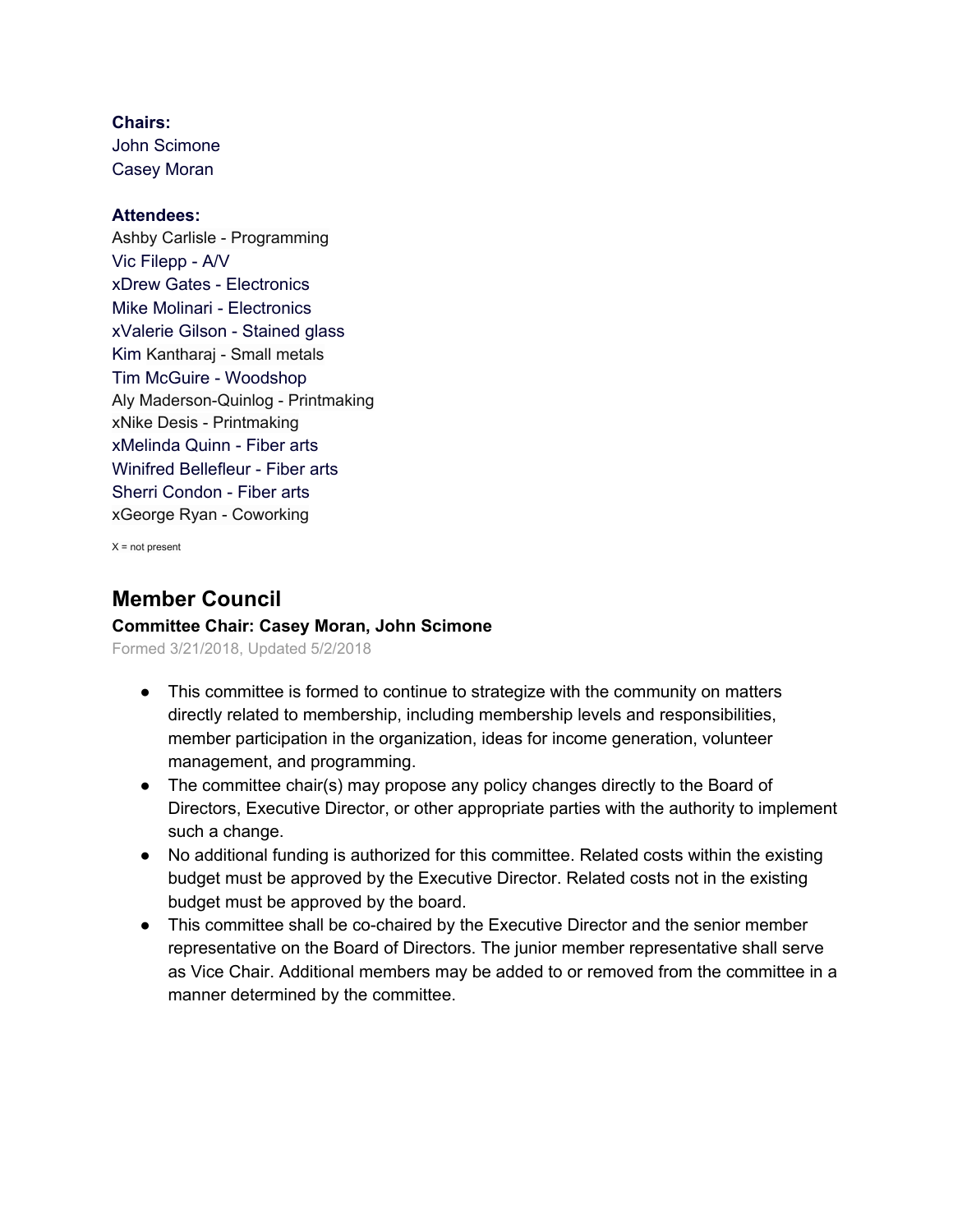- **I. Call to Order - 6:07**
- **II. Roll Call**
- **III. Reading and approval of the minutes.**
	- a. Nothing to read or approve

#### **IV. Report of Chairs. - 6:07 - 6:10**

- a. Quick overview of meeting format
	- i. Robert's Rules of Order
- b. Purpose of the Member Council
	- i. Broadly represent membership and stations
	- ii. Create and manage makerspace community policies
	- iii. Propose items for Board of Directors consideration
	- iv. Resolve community issues

#### **V. Reports of Standing Committees. - 6:10 - 6:20**

- a. Special: Summer Melt Moran
	- i. Partnering with the Hygeinic
	- ii. 1 Day in the Art Park in the Summer -> July 29, 2018
	- iii. Needed a brief write-up for the event
	- iv. Will be charging admission for a fundraiser
	- v. Create floating walls that can be interactive
	- vi. Walls will be going to NLMS for exhibition
- b. Programming: Class Proposals Moran
	- i. Leads should have brought class proposals today
	- ii. Can fill out the proposal on paper or on-line

#### **VI. Special Orders - 6:20 - 7:35**

- a. Propose a mission statement to the Board 6:30 6:45
	- Motion "Fostering creative community" (ammendment) Aly
	- ii. Motion "Sharing ideas, equipment, and knowledge to Make Stuff" Scimone
	- iii. Motion- "Eliminating barriers to creativity" Curran
- b. Structure of Member Council 6:45 7:00
	- i. Motion One representative per workstation and three open seats shall be on the Member Council with the ability to assign a proxy - Scimone passed
	- ii. Motion The Member Council shall meet monthly Scimone passed
	- iii. Motion The Member Council will meet on the last Tuesday Night of the Month Moran passed
	- iv. Motion General Membership will meet on the first Tuesday of the Month Moran passed
	- v. Motion Quorum of representation from at least 65% stations is required for proposals that go to the Board- FIlepp passed
- c. Lead expectations 7:00 7:15
	- i. Motion All workstations shall develop safety guidelines and rules of use by June 8 for Board approval - Scimone passed
- d. Working members 7:15 7:20
	- i. Motion Reaffirm that working members must volunteer a minimum of 8 hours per month to qualify for the working member rate - Scimone passed
- e. Age policy 7:20 7:35